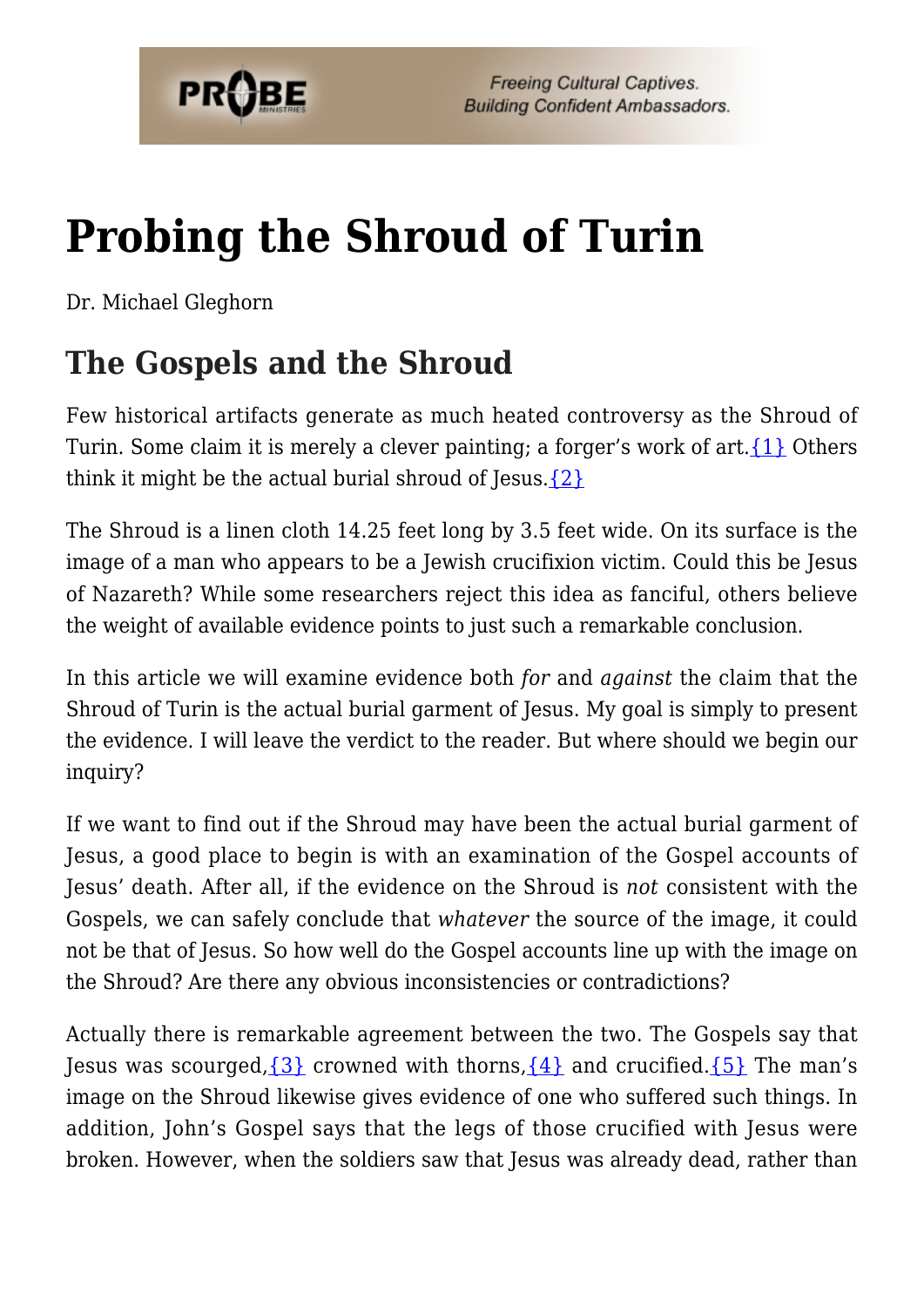

break His legs they "pierced His side with a spear."[{6}](#page-7-5) Careful examination of the Shroud again reveals consistency with the Gospels on this point. Like Jesus, the man's legs were not broken, but his side appears to have been pierced with a spear.

Of course different researchers interpret such parallels differently. Kenneth Stevenson, a Christian researcher, views such consistency as an important link in determining whether the image might be that of Jesus. But Walter McCrone, a humanistic scientist who rejects miracles, contends that the Shroud is simply a medieval artist's painting.[{7}](#page-7-6)

While the different philosophical commitments of Stevenson and McCrone may have influenced their interpretations of the data, we must still ask which interpretation is correct. Does the Shroud image depict an actual crucifixion victim or is it rather an ingenuous painting? We will address this question next.

## **The Shroud under a Microscope**

One of the most qualified researchers to contend that the Shroud of Turin is merely a painting is Walter McCrone. An expert microscopist and member of the American Academy of Forensic Sciences, McCrone has "examined several hundred paintings, by artists from Giotto to Pollock" in order to determine their authenticity. $\{8\}$  He sums up his own examination of the Shroud this way, "From my experience as a painting authenticator, the shroud is authentic–a beautiful and inspired authentic painting." $\{9\}$ 

McCrone reached this conclusion after examining thirty-two sticky tape samples taken from both image and non-image areas on the Shroud. He later wrote, "I identified the substance of the body-and-blood images as the paint pigment red ochre. . . . The blood image areas consist of another pigment, vermilion, in addition to red ochre. . . . These paints were in common use during the Middle Ages". $\{10\}$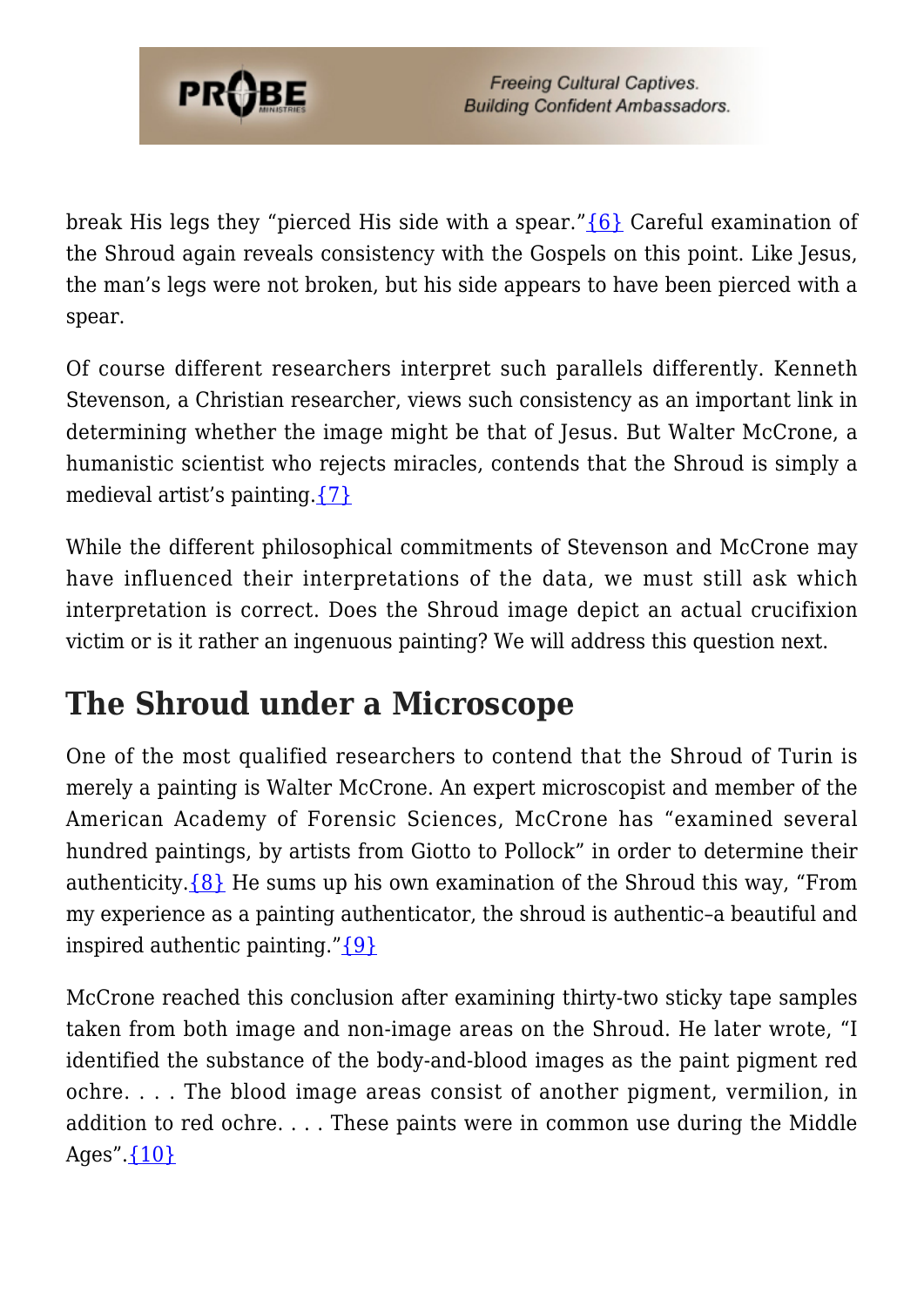

**Freeing Cultural Captives. Building Confident Ambassadors.** 

These statements give the impression that a careful analysis of the Shroud conclusively demonstrates the image to be merely a painting. However, it's only fair to note that virtually all of McCrone's statements are hotly disputed by other, equally competent, pro-Shroud researchers!

For instance, McCrone tested for blood on the Shroud and claimed to find none.[{11}](#page-7-10) But Professor Alan Adler, a highly skilled chemist, states that the stains on the shroud were from blood. $\{12\}$  Also, as previously mentioned, McCrone thinks the Shroud image was produced with various paint pigments. But Kenneth Stevenson notes that the primary statement to which the Shroud of Turin Research Project publicly agreed was that "the image is the result of some cellulose oxidation-dehydration reaction rather than an applied pigment." $\{13\}$ Finally, although Alan Whanger admits that threads were obtained from the Shroud which *did* have the red ochre pigment observed by McCrone, he claims that these are merely "translocated fibers" from the many copies of the Shroud "that were painted during the Middle Ages." ${14}$  According to professor Whanger, such copies "were laid face down . . . on the shroud" and therefore "have nothing to do with the formation of the shroud images." $\{15\}$ 

Finally, Dr. Max Frei claimed to have "identified key pollens that definitely placed the Shroud in both Palestine and Turkey at some time in the past." $\{16\}$  Of course, this observation is quite difficult to square with the theory that the Shroud has never been outside of Europe! But McCrone accuses Frei of deception and states, "There were very few pollen grains on his tapes (I examined them very carefully). $'_{17}$ 

So which expert should one believe? As we'll see, the complexity of this question is increased when one considers rival views of the Shroud's history.

#### **Rival Histories of the Shroud**

Both Gary Vikan and Walter McCrone maintain that there is no reliable evidence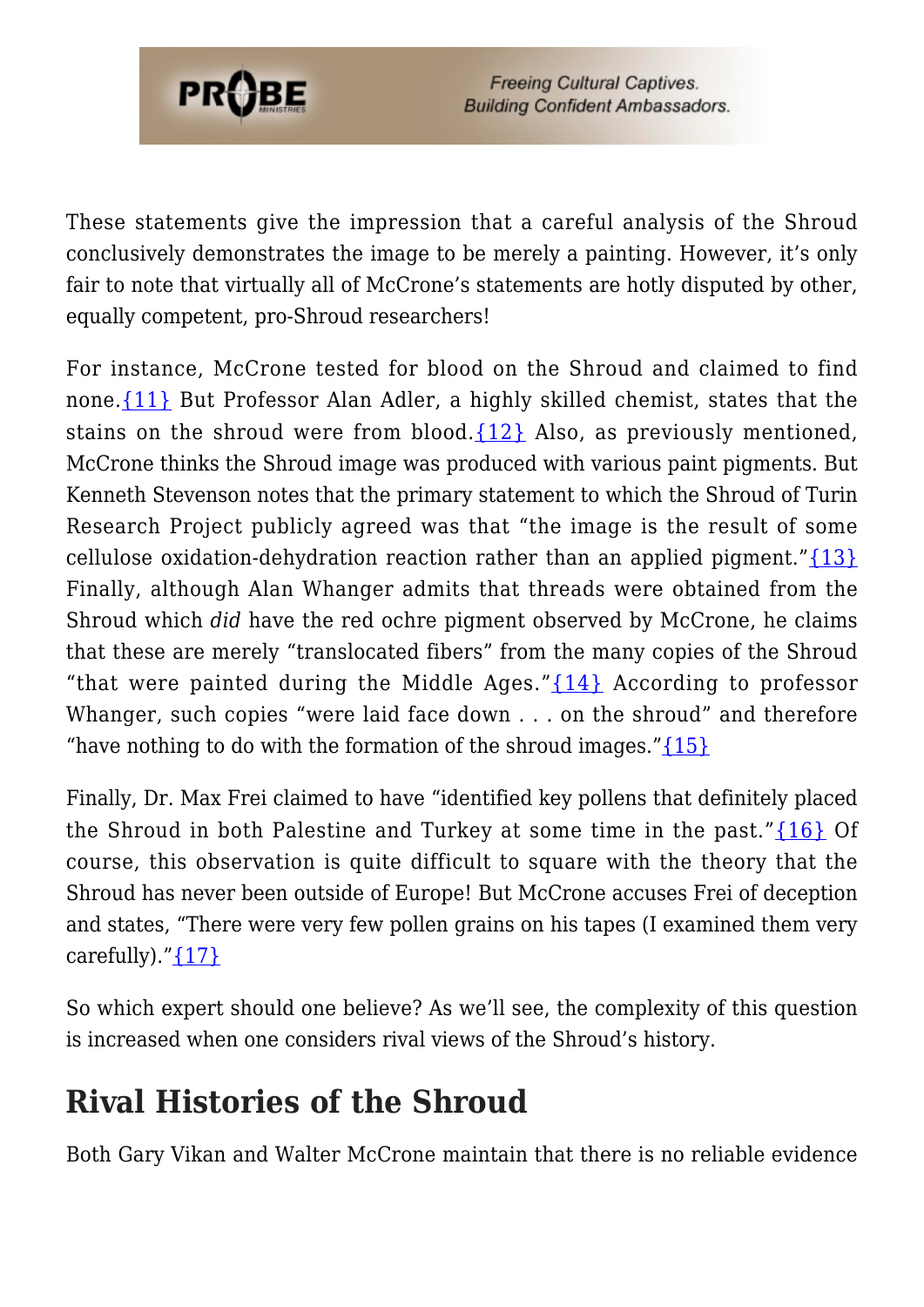

for the Shroud of Turin prior to the year 1356[.{18}](#page-8-4) Kenneth Stevenson, relying on the work of Ian Wilson, believes the Shroud's history might be reconstructed all the way back to the 1st century! $\{19\}$  So who's right?

Most scholars agree that the Shroud only became widely known in 1357 when it was exhibited in Lirey, France. Those who think the Shroud is merely a 14th century painting cite Bishop Henri of Poitiers' claim that he actually knew the artist! $\{20\}$  But those who think the Shroud is older suggest that he may have only been referring to one of the medieval *copies* of the Shroud. These researchers attempt to reconstruct the Shroud's history via the Mandylion, an ancient cloth supposedly imprinted with the facial image of Christ. They observe that historical descriptions of the Mandylion bear similarity to the image on the Shroud. But what do we know of the Mandylion's history?

It is alleged that Abgar V, a 1st century ruler of Edessa, sent a letter to Jesus requesting healing from leprosy. After Jesus' death and resurrection, a disciple came to Edessa with a cloth "imprinted with the Savior's image."[{21}](#page-8-7) Seeing the cloth, Abgar was cured and Christianity took root in the city.

Although there may be legendary elements in this story, certain historical facts *do* underlie it. For instance, Abgar V *was* ruler of Edessa and tradition links the early evangelization of the city to "a holy image of the Lord." $\{22\}$ 

In 525 the Mandylion was discovered in the walls of Edessa. It was probably hidden there at a time when Christians were being persecuted. In 944 it was taken to Constantinople, but was lost again when the city was sacked in 1204. Later, in 1357, the Shroud was publicly displayed in France. Ian Wilson speculates that the Mandylion and the Shroud are the same object. He suggests that between 1204 and 1357 the cloth was secretly kept by the Knights Templars. If Wilson is correct, a case can be made for dating this cloth to the 1st century.

But there's a problem. The Shroud is a full-body image; the Mandylion was only a facial image. Wilson, however, thinks the Mandylion was probably folded so that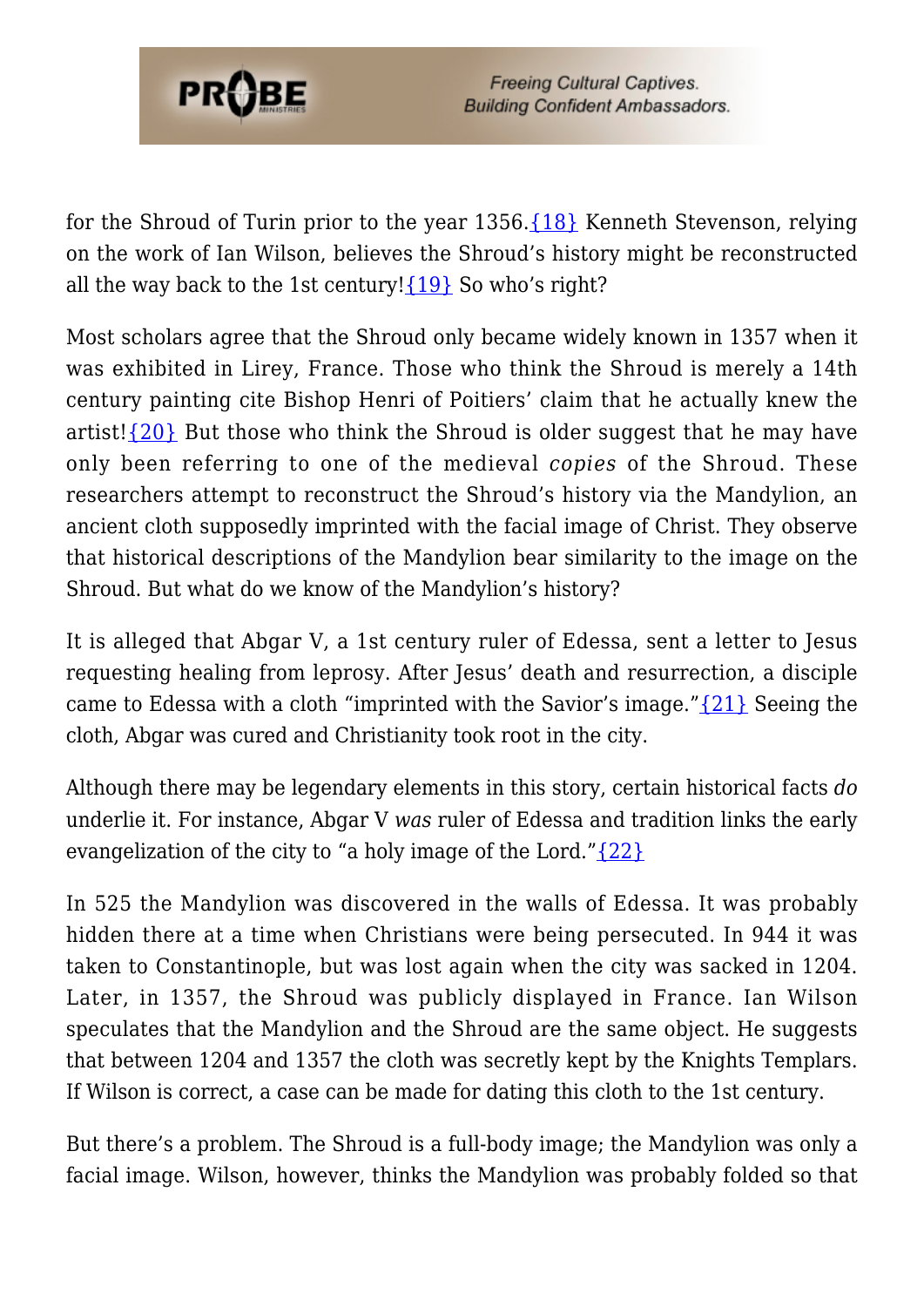

only the face was visible. He may be right. Careful photographic analysis reveals that the Shroud may once have been folded as Wilson describes. But this is uncertain.

While other difficulties could be mentioned, the primary problem with a 1st century date for the Shroud is the conflict with its radiocarbon date of about 1325. We will examine this next.

#### **Carbon 14 An Insurmountable Objection?**

In 1988 three laboratories received samples of the Shroud of Turin to be tested with the carbon 14 dating method. The results indicated that the Shroud was a medieval artifact and its date was set at 1325 +/- 65 years. This date is generally considered to be about 95 percent reliable. Thus for many researchers the issue is settled: the Shroud is a medieval relic.

But why isn't everyone convinced? Why do a number of researchers contend that this date may be in error? The chief reason for skepticism concerns the nature and quality of the samples tested. John McRay, a respected scholar and archaeologist, notes that "there is a high probability of sample contamination" which can undermine the carbon 14 dating method. $\{23\}$  Other scholars have offered a number of reasons why such sample contamination may have affected the dating of the Shroud.

For instance, Kenneth Stevenson notes that the samples were taken from an area of the Shroud just "two to three centimeters from a repair site due to the 1532 fire." ${24}$  Two potential problems result from this. First, what if the sample was *actually part of a repair site*? If this happened a medieval date would be expected, for that was when the repair was made. Second, carbon molecules from the Shroud's silver casing may have altered the cloth's carbon content by becoming mixed with the cloth during the fire. "By not checking out these factors and including them as part of the dating equation, the labs left themselves open for a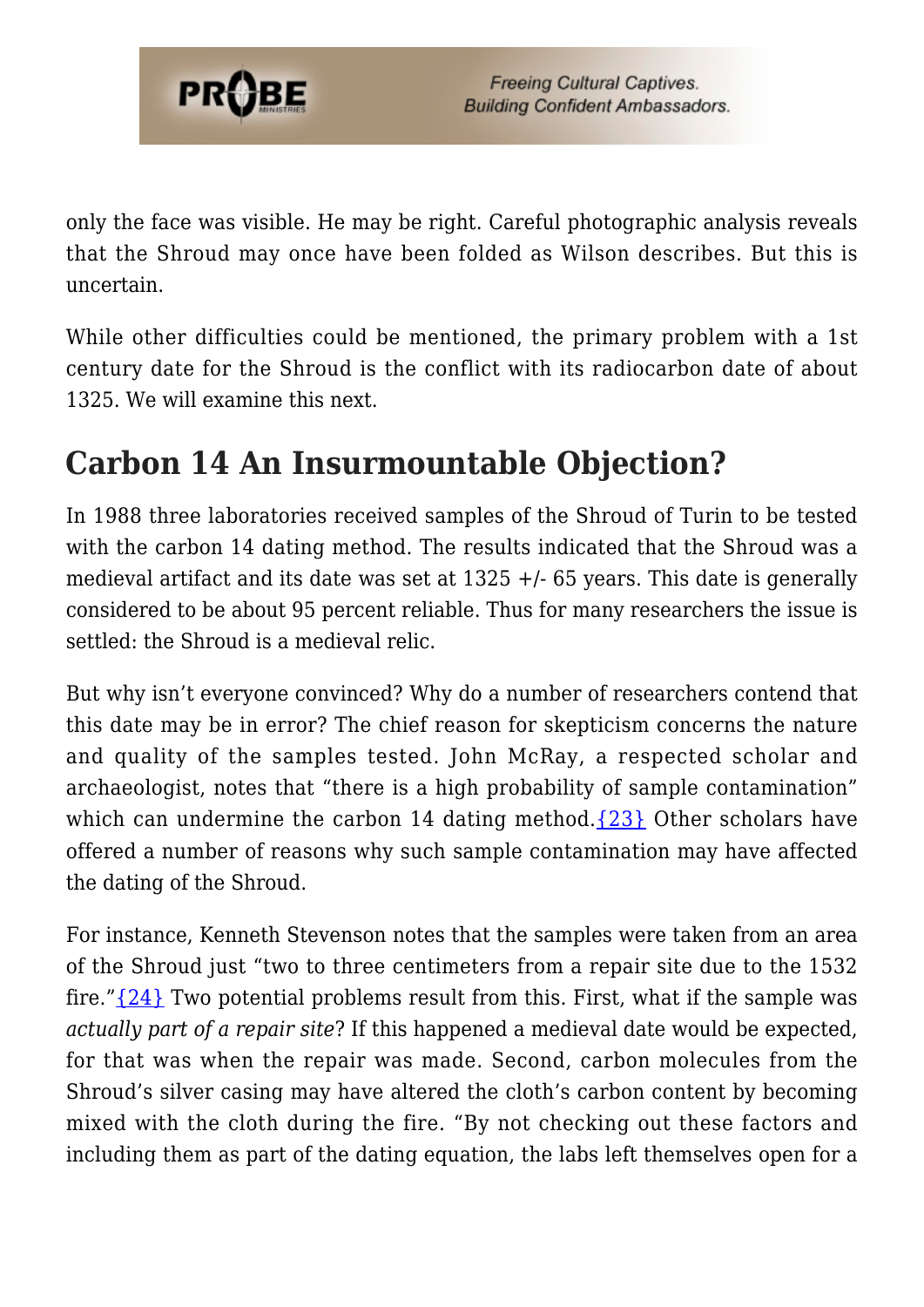

**Freeing Cultural Captives. Building Confident Ambassadors.** 

faulty date". ${25}$ 

Another researcher, Dr. Leoncio Garza-Valdes, has discovered a bacterium which produces a clear "bioplastic" coating on many ancient objects. When he studied samples of the Shroud, he found them to be "covered by the bioplastic coating ... and by many colonies of fungi."[{26}](#page-8-12) Additionally, Dr. Garza-Valdes claims that hydrochloric acid and sodium hydroxide, the standard cleansing agents used on ancient artifacts, do not remove this bioplastic coating. If he's right, and the Shroud sample included additional carbon 14 atoms from contamination material, a medieval date for the Shroud *might* be misleadingly young.

Of course, none of this *proves* that a medieval date for the Shroud is incorrect. Still, it is worth remembering a statement by Dr. Willy Wolfi, a researcher at one of the labs that dated the Shroud: "The C-14 method is not immune to grossly inaccurate dating when non-apparent problems exist in samples from the field. The existence of significant indeterminate errors occurs frequently." $\{27\}$  Given such a possibility in the case of the Shroud, the need for further testing seems essential.

#### **How Was the Image Formed?**

What process led to the formation of the image on the Shroud of Turin? While this remains something of a mystery, there are only three possibilities: human artistry, natural processes, or supernatural processes.

Walter McCrone maintains the image was painted with red ochre and vermilion. $\{28\}$  John Heller and Alan Adler disagree. They say the Shroud had too little of either of these pigments for even "one painted drop of blood." ${29}$ Furthermore, Don Lynn and Jean Lorre "discovered that the Shroud's image is nondirectional." ${30}$  That is, it does not appear to have been caused by any hand movement across the cloth. Such observations make the artistic hypothesis at least questionable.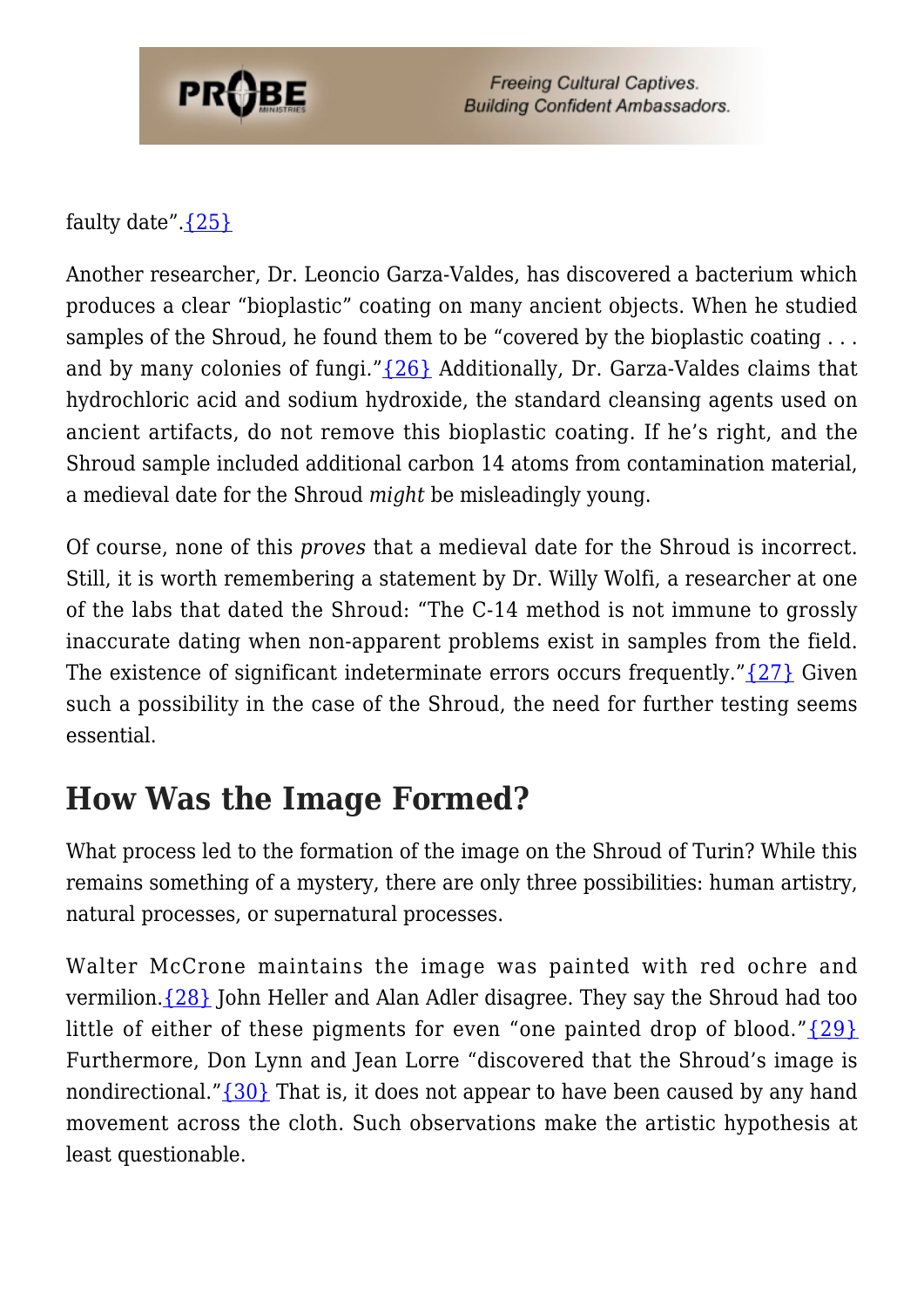

**Freeing Cultural Captives. Building Confident Ambassadors.** 

But others think the image was formed naturally. Sam Pellicori and John German believe it resulted from bodily contact with the cloth over a period of time. But this view also has difficulties. First, it postulates that the darker areas formed by more direct contact with the body over time. As Dr. German explains, the hypothesis was that "the oils in the skin (which Pellicori experimentally demonstrated produced the same fiber degradation we saw on the Shroud) would have longer to migrate into the linen and cover more individual fibrils." $\{31\}$  This would result in the image being darker at those places where the cloth had longer contact with the skin. But some have argued that, if this were so, the back of the image should be darker than the front–which it's not. In addition, if it did form naturally, then it's at least a bit surprising that no other burial cloth images have yet been found."

If the image resulted from neither art nor nature, could supernatural processes have formed it? Adherents of this view typically believe the image was created by something like a burst of radiant energy, possibly at the moment of Jesus' resurrection. Unfortunately, this hypothesis cannot account for *all* the Shroud image features. Still, supporters observe that the image reveals a dead man in a state of rigor mortis. Yet there is no trace of bodily decomposition on the Shroud. This *may* indicate that the man was removed during rigor mortis, which generally lasts less than forty-eight hours after death. But there are difficulties in supposing the body was removed by human agency. "Since the cloth was loosely attached to the body from the dried blood, any attempt to remove it probably would have damaged the stains. Yet these . . . stains are anatomically correct." $\{32\}$ Nevertheless, while proponents admittedly have some good arguments, they cannot *prove* that the Shroud offers us an image of the risen Christ.

So we may be left with something of a mystery. We simply don't have enough information to reach absolute certainty about the Shroud. It's important to remember, however, that the truth of Christianity does not depend on whether or not the Shroud is Jesus' burial cloth. A solid case for the bodily resurrection of Christ can be made with or without the Shroud. Thus, having tried to fairly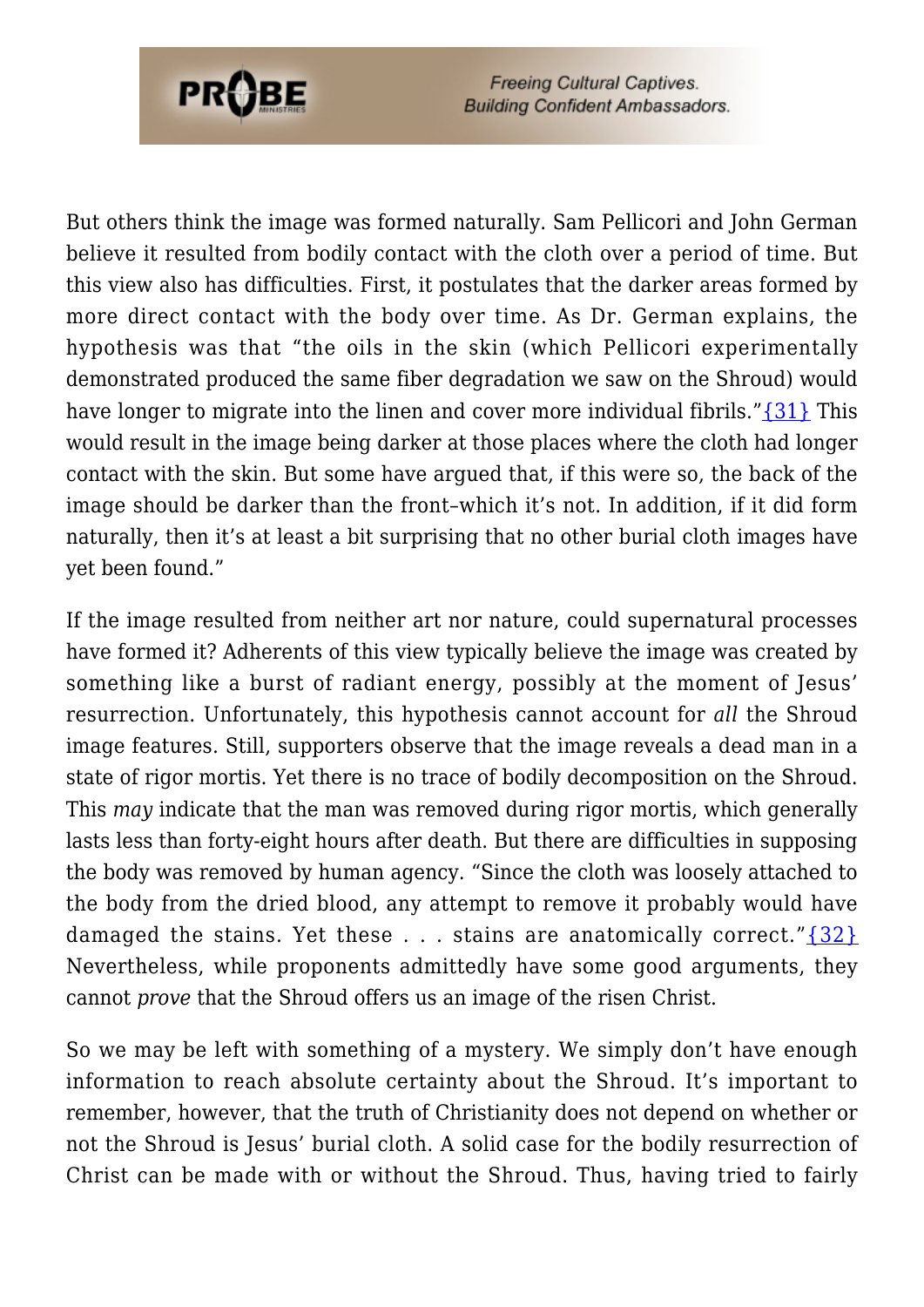

present some of the evidence, I must now leave you to reach your own verdict on the Shroud.

#### **Notes**

<span id="page-7-0"></span>1. See Gary Vikan, "Debunking the Shroud: Made by Human Hands," and Walter C. McCrone, "The Shroud Painting Explained," *Biblical Archaeology Review* Vol. 24 No. 6 (November/December 1998), 27-29.

<span id="page-7-1"></span>2. Dr. Kenneth E. Stevenson, *Image of the Risen Christ* (Toronto, Ontario: Frontier Research Publications, Inc., 1999). In this section I have relied heavily on Stevenson's research in Image of the Risen Christ, pp. 93-105.

- <span id="page-7-3"></span><span id="page-7-2"></span>3. John 19:1.
- <span id="page-7-4"></span>4. Matt. 27:29.
- <span id="page-7-5"></span>5. Luke 23:33.
- <span id="page-7-6"></span>6. John 19:32-34.
- <span id="page-7-7"></span>7. Walter C. McCrone, personal e-mail, October 5, 2000.

<span id="page-7-8"></span>8. Walter C. McCrone, "Walter C. McCrone Responds," *Biblical Archaeology Review* Vol. 25 No. 2 (March/April 1999), 66.

<span id="page-7-9"></span>9. Ibid.

<span id="page-7-10"></span>10. McCrone, "The Shroud Painting Explained," 29.

<span id="page-7-11"></span>11. Ibid.

<span id="page-7-12"></span>12. Giles F. Carter, "The Chinks in Their Armor," *Biblical Archaeology Review* Vol. 25 No.2 (March/April 1999), 17.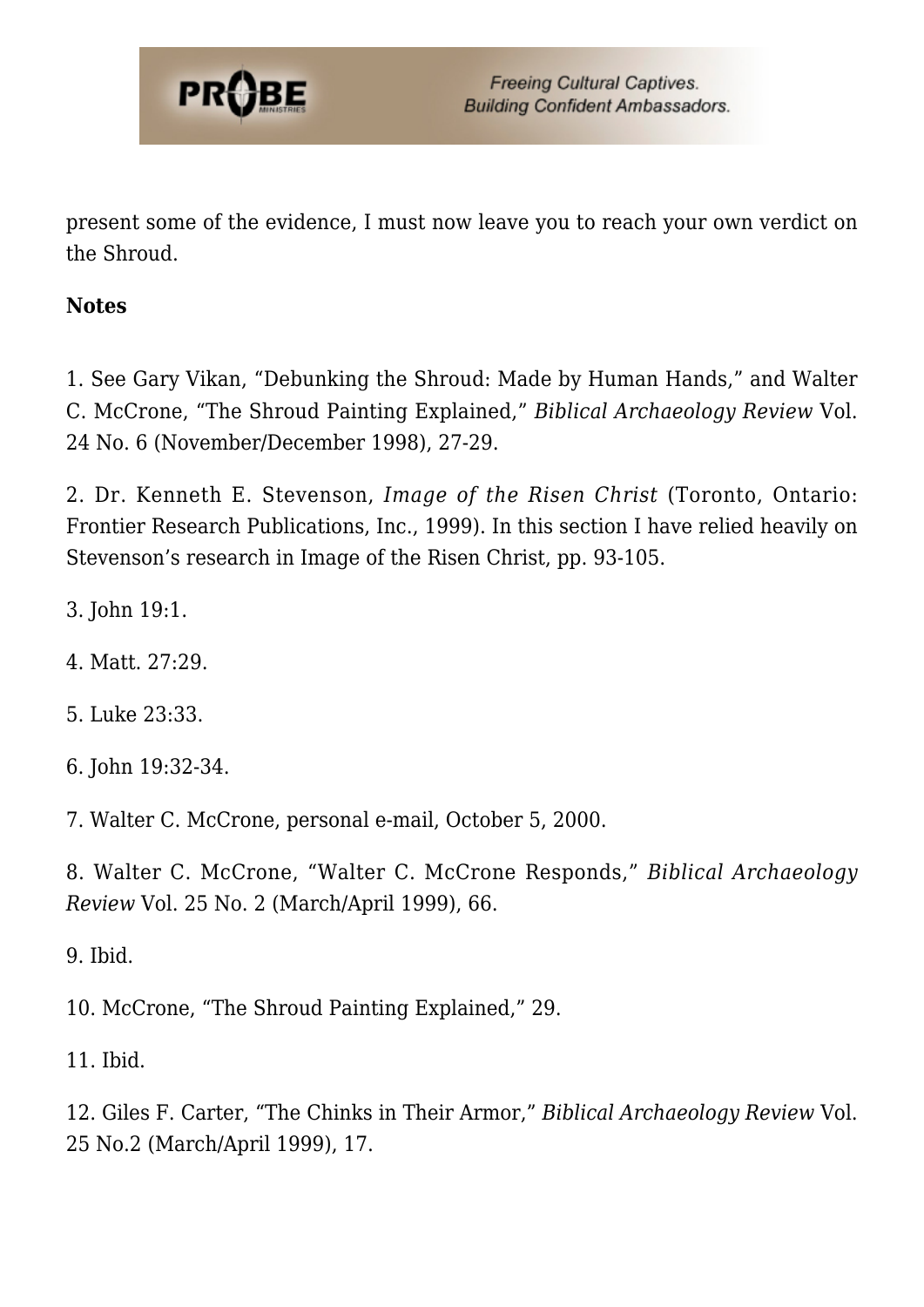

<span id="page-8-0"></span>13. Steven Schaferamen, "Comment," *Current Anthropology* 24 (June 1983):301, cited in Stevenson, 73.

<span id="page-8-1"></span>14. Alan D. Whanger, "Bolstering the Case for the Shroud," *Biblical Archaeology Review* Vol. 26 No.3 (May/June 2000), 65.

<span id="page-8-2"></span>15. Ibid.

<span id="page-8-3"></span>16. Stevenson, 127.

<span id="page-8-4"></span>17. McCrone, "Walter C. McCrone Responds," 66.

18. Vikan, "Debunking the Shroud: Made by Human Hands", and McCrone, "The Shroud Painting Explained," 29. Vikan gives the date 1357, McCrone 1356. At any rate, both would agree that there is no reliable documentation for the Shroud prior to 1356.

<span id="page-8-6"></span><span id="page-8-5"></span>19. Stevenson, 29-42. I have relied heavily on the historical reconstruction of the Shroud presented by Stevenson in this section.

<span id="page-8-7"></span>20. Vikan, "Debunking the Shroud: Made by Human Hands," and McCrone, "The Shroud Painting Explained," 29.

<span id="page-8-8"></span>21. Stevenson, 34.

<span id="page-8-9"></span>22. Ibid.

<span id="page-8-10"></span>23. John McRay, *Archaeology and the New Testament* (Grand Rapids, Michigan: Baker Book House, 1991), 34. However, McRay himself appears to accept a medieval date for the Shroud (see p. 221).

<span id="page-8-11"></span>24. Stevenson, 118. I have again relied heavily on Stevenson in this section, pp. 107-124.

<span id="page-8-12"></span>25. Ibid.